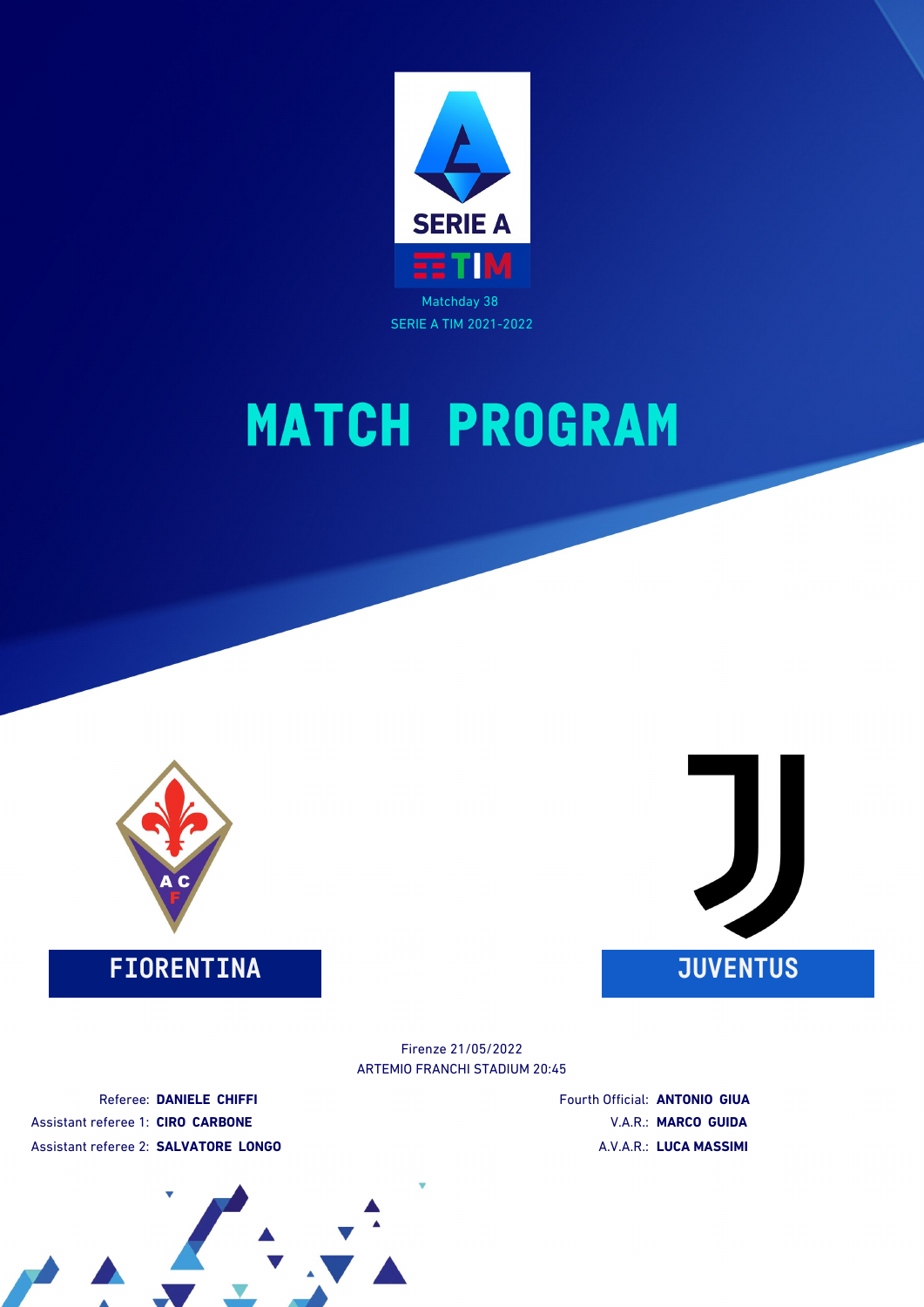

# **MATCH PROGRAM**

Firenze 21/05/2022 ARTEMIO FRANCHI STADIUM - 20:45

| AC | <b>FIORENTINA</b> | 170 | <b>THVENTHO</b> | ЛĭN |
|----|-------------------|-----|-----------------|-----|
|    |                   | o   | U 27            | III |
|    |                   |     |                 |     |

### **SERIE A TIM 2021-22**

| <b>OVERALL</b>    | <b>PTS</b> | P  | W  | D              |    | GF | <b>GA</b> | <b>GD</b>      |
|-------------------|------------|----|----|----------------|----|----|-----------|----------------|
| <b>FIORENTINA</b> | 59         | 37 | 18 | 5              | 14 | 57 | 51        | $+6$           |
| <b>JUVENTUS</b>   | 70         | 37 | 20 | 10             | 7  | 57 | 35        | $+22$          |
| <b>HOME/AWAY</b>  | <b>PTS</b> | Þ  | W  | D              |    | GF | GA        | <b>AVG</b>     |
| <b>FIORENTINA</b> | 38         | 18 | 12 | $\overline{2}$ | 4  | 36 | 20        | $\overline{2}$ |
| <b>JUVENTUS</b>   | 35         | 18 | 10 | 5              | 3  | 32 | 21        | 1.8            |

## **HEAD TO HEAD - LAST 5 MATCHES**

| 2021-22 MD 12 | <b>JUVENTUS</b>                                                         | <b>FIORENTINA</b>                                                           |         |
|---------------|-------------------------------------------------------------------------|-----------------------------------------------------------------------------|---------|
| 06/11/2021    | <b>46'(2°T) J. CUADRADO</b>                                             |                                                                             | $1-0$   |
| 2020-21 MD 33 | <b>FIORENTINA</b>                                                       | <b>JUVENTUS</b>                                                             |         |
| 25/04/2021    | 29'(1°T) D. VLAHOVIC                                                    | $1'(2°T)$ A. MORATA                                                         | $1 - 1$ |
| 2020-21 MD 14 | <b>JUVENTUS</b>                                                         | <b>FIORENTINA</b>                                                           |         |
| 22/12/2020    |                                                                         | 3'(1°T) D. VLAHOVIC, 31'(2°T)[A] ALEX SANDRO, 36'(2°T) M.<br><b>CACERES</b> | $0 - 3$ |
| 2019-20 MD 22 | <b>JUVENTUS</b>                                                         | <b>FIORENTINA</b>                                                           |         |
| 02/02/2020    | 40'(1°T) C. RONALDO, 35'(2°T) C. RONALDO, 46'(2°T) M. DE<br><b>LIGT</b> |                                                                             | $3-0$   |
| 2019-20 MD 3  | <b>FIORENTINA</b>                                                       | <b>JUVENTUS</b>                                                             |         |
| 14/09/2019    |                                                                         |                                                                             | $0 - 0$ |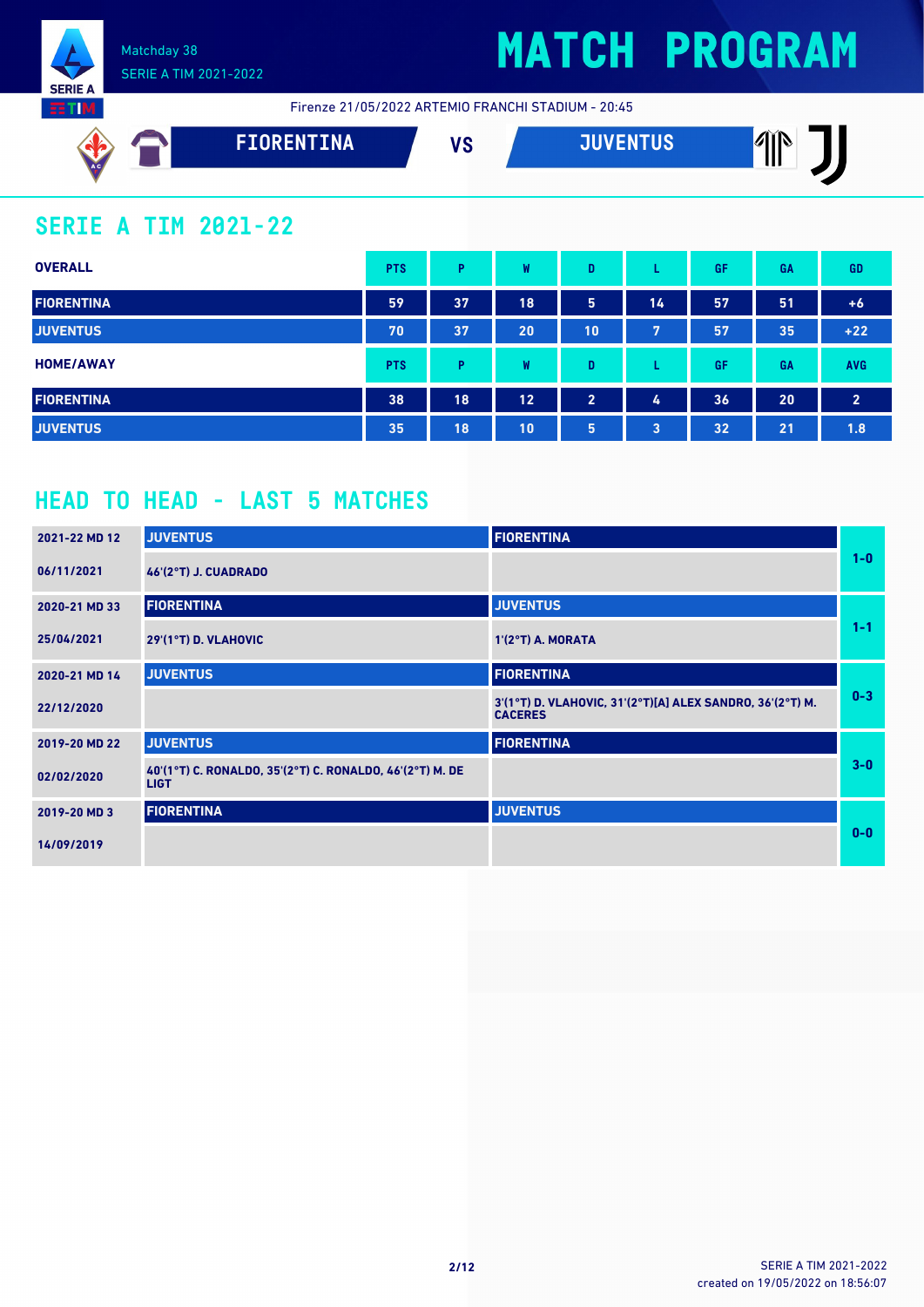

# **MATCH PROGRAM**

Firenze 21/05/2022 ARTEMIO FRANCHI STADIUM - 20:45

| AC. | <b>FIORENTINA</b> | 110<br>o | <b>JUVENTUS</b> | ЛĭN<br>Ш |
|-----|-------------------|----------|-----------------|----------|
|     |                   |          |                 |          |

### **SQUADS**

|                 | <b>FIORENTINA</b>              | CAPS A                   | <b>GOALS A</b>   | GOALS 2021-22    | CAPS 2021-22    | MINS. 2021-22 |
|-----------------|--------------------------------|--------------------------|------------------|------------------|-----------------|---------------|
|                 | <b>GOALKEEPERS</b>             |                          |                  |                  |                 |               |
|                 | 1 PIETRO TERRACCIANO           | 54                       | 68               | 43               | 31              | 2961          |
|                 | <b>12 IVAN ANDONOV</b>         | $\pmb{0}$                | $\pmb{0}$        | $\pmb{0}$        | $\bf{0}$        | $\bf{0}$      |
|                 | 25 ANTONIO ROSATI              | 55                       | 96               | $\mathbf{0}$     | 0               | 0             |
|                 | <b>36 GABRIELE FOGLI</b>       | $\mathbf{0}$             | $\mathbf{0}$     | $\mathbf{0}$     | 0               | $\pmb{0}$     |
|                 | <b>69 BARTLOMIEJ DRAGOWSKI</b> | 95                       | 142              | 8                | $7\overline{ }$ | 602           |
|                 | <b>DEFENDERS</b>               |                          |                  |                  |                 |               |
|                 | 2 LUCAS MARTINEZ QUARTA        | 41                       | $\overline{2}$   | $\mathbf{1}$     | 20              | 1543          |
|                 | <b>3 CRISTIANO BIRAGHI</b>     | 243                      | 10               | 4                | 36              | 3254          |
|                 | 4 NIKOLA MILENKOVIC            | 154                      | 12               | $\mathbf{1}$     | 33              | 3018          |
|                 | 17 ALEKSA TERZIC               | 16                       | $\mathbf{0}$     | $\mathbf{0}$     | 14              | 321           |
|                 | 23 LORENZO VENUTI              | 97                       | $\mathbf{0}$     | $\mathbf{0}$     | 22              | 1613          |
|                 | 29 ALVARO ODRIOZOLA            | 24                       | $\mathbf{1}$     | $\mathbf{1}$     | 24              | 1815          |
| 55              | <b>MATIJA NASTASIC</b>         | 31                       | $\overline{2}$   | $\mathbf{0}$     | 5               | 241           |
| 98              | <b>IGOR</b>                    | 76                       | $\bf{0}$         | $\mathbf{0}$     | 29              | 2321          |
|                 | <b>MIDFIELDERS</b>             |                          |                  |                  |                 |               |
|                 | <b>5 GIACOMO BONAVENTURA</b>   | 318                      | 51               | 4                | 30              | 2292          |
|                 | 8 RICCARDO SAPONARA            | 183                      | 25               | $\overline{3}$   | 28              | 1315          |
|                 | <b>10 GAETANO CASTROVILLI</b>  | 90                       | 9                | $\mathbf{1}$     | 23              | 1471          |
| 11 <sup>1</sup> | <b>JONATHAN IKONE</b>          | 16                       | $\mathbf{1}$     | $\mathbf{1}$     | 16              | 668           |
|                 | 14 YOUSSEF MALEH               | 28                       | $\overline{2}$   | $\overline{2}$   | 28              | 1107          |
|                 | <b>15 ERICK PULGAR</b>         | 174                      | 18               | $\pmb{0}$        | 6               | 369           |
|                 | <b>18 LUCAS TORREIRA</b>       | 101                      | 9                | 5                | 30              | 2312          |
| 20              | <b>VITTORIO AGOSTINELLI</b>    | $\mathbf{0}$             | $\mathbf{0}$     | $\mathbf{0}$     | $\bf{0}$        | $\pmb{0}$     |
|                 | 32 ALFRED DUNCAN               | 248                      | 10               | $\mathbf{1}$     | 32              | 1977          |
|                 | <b>34 SOFYAN AMRABAT</b>       | 87                       | $\overline{2}$   | $\mathbf{1}$     | 22              | 947           |
|                 | 42 ALESSANDRO BIANCO           | $\mathbf{0}$             | $\pmb{0}$        | $\pmb{0}$        | 0               | $\mathbf 0$   |
|                 | <b>FORWARDS</b>                |                          |                  |                  |                 |               |
|                 | 7 JOSE' CALLEJON               | 305                      | 65               | $\mathbf{1}$     | 30              | 1400          |
|                 | 9 ARTHUR CABRAL                | 13                       | $\overline{2}$   | $\overline{2}$   | 13              | 799           |
| 19 <sup>1</sup> | <b>KRZYSZTOF PIATEK</b>        | 68                       | 29               | 3                | 13              | 686           |
|                 | 22 NICOLAS GONZALEZ            | 32                       | $\boldsymbol{6}$ | $\boldsymbol{6}$ | 32              | 2414          |
|                 | 28 FILIPPO DI STEFANO          | $\mathbf{1}$             | $\bf{0}$         | $\mathbf{0}$     | $\mathbf{1}$    | 4             |
|                 | 33 RICCARDO SOTTIL             | 65                       | 5                | 3                | 24              | 1317          |
|                 | <b>67 LOUIS MUNTEANU</b>       | $\mathbf{0}$             | $\mathbf{0}$     | $\mathbf{0}$     | 0               | $\pmb{0}$     |
|                 | 91 ALEKSANDR KOKORIN           | 10                       | $\mathbf{0}$     | $\mathbf{0}$     | 6               | 71            |
|                 | 99 ELJON TOCI                  | $\bf{0}$                 | $\pmb{0}$        | $\pmb{0}$        | 0               | $\mathbf 0$   |
| <b>STAFF</b>    |                                |                          |                  |                  |                 |               |
| <b>Coach</b>    |                                | <b>VINCENZO ITALIANO</b> |                  |                  |                 |               |

One yellow card from a suspension Suspension Suspension Suspension Suspension Suspension Suspension Suspension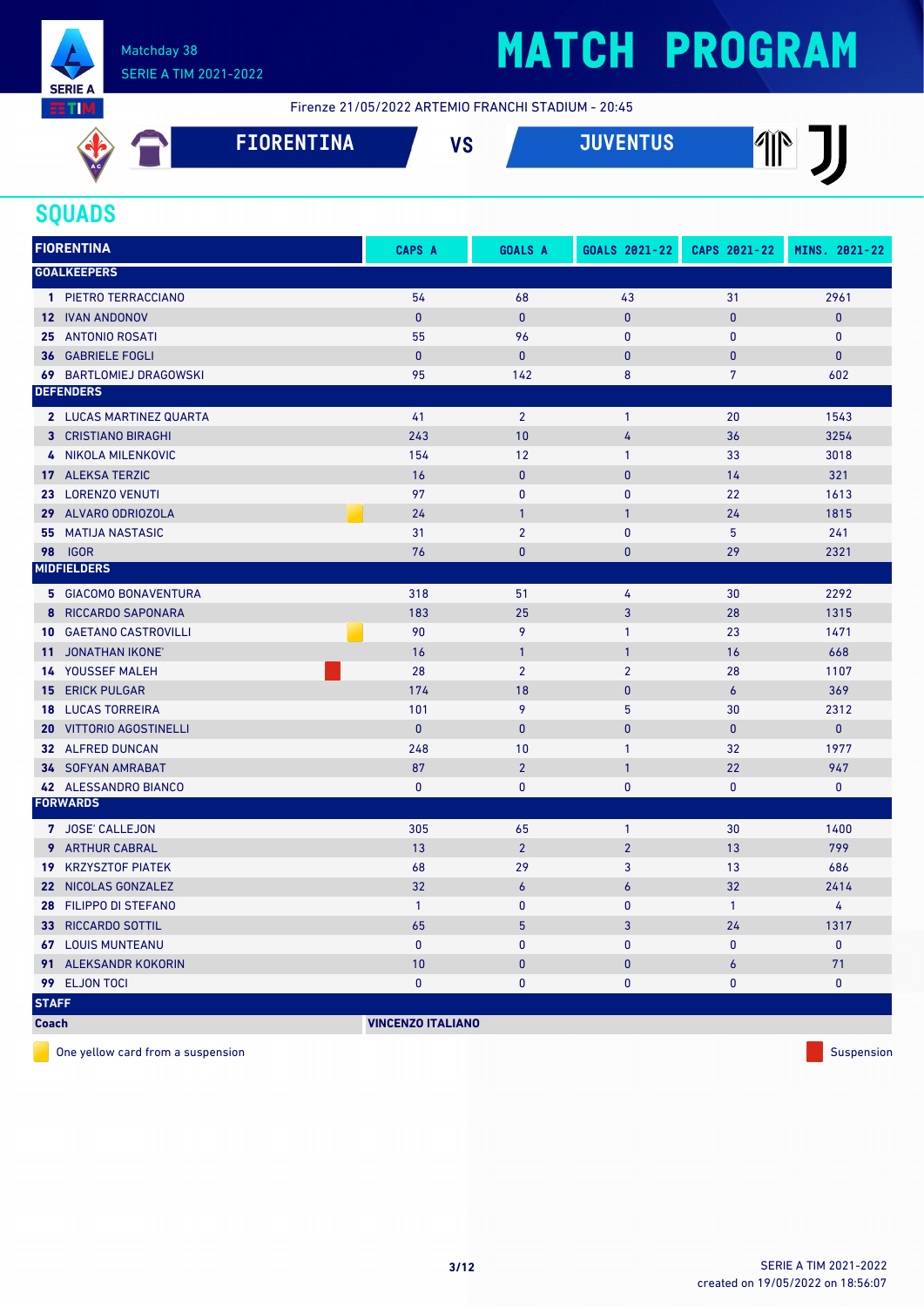

# **MATCH PROGRAM**

Firenze 21/05/2022 ARTEMIO FRANCHI STADIUM - 20:45

| <b>FIORENTINA</b>                                       |                             | <b>VS</b>          | <b>JUVENTUS</b>              |                    |                     |
|---------------------------------------------------------|-----------------------------|--------------------|------------------------------|--------------------|---------------------|
| <b>JUVENTUS</b>                                         | <b>CAPS A</b>               | <b>GOALS A</b>     | GOALS 2021-22                | CAPS 2021-22       | MINS. 2021-22       |
| <b>GOALKEEPERS</b>                                      |                             |                    |                              |                    |                     |
| 1 WOJCIECH SZCZESNY                                     | 209                         | 195                | 29                           | 33                 | 3182                |
| 23 CARLO PINSOGLIO                                      | 4                           | $\overline{4}$     | $\mathbf{0}$                 | $\pmb{0}$          | $\bf{0}$            |
| <b>FRANCO ISRAEL</b><br>35                              | $\mathbf{0}$                | 0                  | $\mathbf 0$                  | 0                  | $\mathbf 0$         |
| <b>MATTIA PERIN</b><br>36                               | 243                         | 343                | 6                            | 4                  | 389                 |
| 42 ZSOMBOR SENKO                                        | $\mathbf{0}$                | $\mathbf 0$        | $\mathbf{0}$                 | $\mathbf{0}$       | $\mathbf 0$         |
| 53 MARCO RAINA                                          | $\mathbf{0}$                | 0                  | $\bf{0}$                     | $\bf{0}$           | $\mathbf{0}$        |
| <b>DEFENDERS</b>                                        |                             |                    |                              |                    |                     |
| 2 MATTIA DE SCIGLIO                                     | 174                         | $\overline{2}$     | $\mathbf{1}$                 | 20                 | 1259                |
| <b>3 GIORGIO CHIELLINI</b>                              | 429                         | 27                 | $\pmb{0}$                    | 20                 | 1408                |
| <b>MATTHIJS DE LIGT</b><br>4                            | 86                          | 8                  | 3                            | 30                 | 2764                |
| <b>DANILO</b><br>6                                      | 78                          | 4                  | $\mathbf{1}$                 | 22                 | 2031                |
| <b>JUAN CUADRADO</b><br>11                              | 331                         | 42                 | 4                            | 33                 | 2656                |
| <b>ALEX SANDRO</b><br>12                                | 188                         | 13                 | $\mathbf{0}$                 | 27                 | 1825                |
| <b>LUCA PELLEGRINI</b><br>17                            | 69                          | $\mathbf{0}$       | $\mathbf{0}$                 | 18                 | 1172                |
| <b>19 LEONARDO BONUCCI</b>                              | 414                         | 29                 | 5                            | 23                 | 2060                |
| <b>24 DANIELE RUGANI</b><br><b>KONI DE WINTER</b><br>45 | 144<br>$\mathbf{0}$         | 10<br>$\mathbf{0}$ | $\mathbf{0}$<br>$\mathbf{0}$ | 11<br>$\mathbf{0}$ | 895<br>$\mathbf{0}$ |
| <b>54 DIEGO STRAMACCIONI</b>                            | 0                           | 0                  | 0                            | $\pmb{0}$          | $\mathbf 0$         |
| <b>MIDFIELDERS</b>                                      |                             |                    |                              |                    |                     |
| 5 ARTHUR                                                | 42                          | $\overline{1}$     | $\mathbf{0}$                 | 20                 | 1028                |
| <b>WESTON MCKENNIE</b><br>14                            | 54                          | 8                  | 3                            | 20                 | 1449                |
| <b>FEDERICO BERNARDESCHI</b><br>20                      | 205                         | 22                 | $\mathbf{1}$                 | 27                 | 1517                |
| 22 FEDERICO CHIESA                                      | 181                         | 36                 | $\overline{2}$               | 14                 | 916                 |
| 25 ADRIEN RABIOT                                        | 93                          | 5                  | $\mathbf{0}$                 | 31                 | 2323                |
| 27 MANUEL LOCATELLI                                     | 174                         | 11                 | 3                            | 30                 | 2214                |
| <b>DENIS ZAKARIA</b><br>28                              | 9                           | $\overline{1}$     | $\mathbf{1}$                 | 9                  | 651                 |
| <b>MARLEY AKE'</b><br>38                                | $\overline{3}$              | $\mathbf{0}$       | $\pmb{0}$                    | 3                  | 59                  |
| <b>41 HANS NICOLUSSI CAVIGLIA</b>                       | 3                           | 0                  | 0                            | 0                  | $\mathbf 0$         |
| <b>46 MATIAS SOULE'</b>                                 | $\overline{2}$              | $\pmb{0}$          | $\pmb{0}$                    | $\overline{2}$     | $7\phantom{.}$      |
| <b>47 FABIO MIRETTI</b>                                 | 5                           | 0                  | 0                            | 5                  | 266                 |
| <b>55 EMANUELE ZUELLI</b>                               | $\pmb{0}$                   | $\pmb{0}$          | $\pmb{0}$                    | $\pmb{0}$          | $\mathbf 0$         |
| <b>56 MARTIN PALUMBO</b>                                | 5                           | 0                  | 0                            | $\mathbf{1}$       | 18                  |
| <b>FORWARDS</b>                                         |                             |                    |                              |                    |                     |
| 7 DUSAN VLAHOVIC                                        | 112                         | 51                 | 24                           | 35                 | 3105                |
| 9 ALVARO MORATA                                         | 130                         | 35                 | 9                            | 35                 | 2432                |
| 10 PAULO DYBALA                                         | 270                         | 98                 | 10                           | 28                 | 2093                |
| 18 MOISE KEAN                                           | 66                          | 16                 | 5                            | 31                 | 1126                |
| KAIO JORGE<br>21                                        | 9                           | $\pmb{0}$          | 0                            | 9                  | 153                 |
| <b>STAFF</b>                                            |                             |                    |                              |                    |                     |
| <b>Coach</b>                                            | <b>MASSIMILIANO ALLEGRI</b> |                    |                              |                    |                     |

One yellow card from a suspension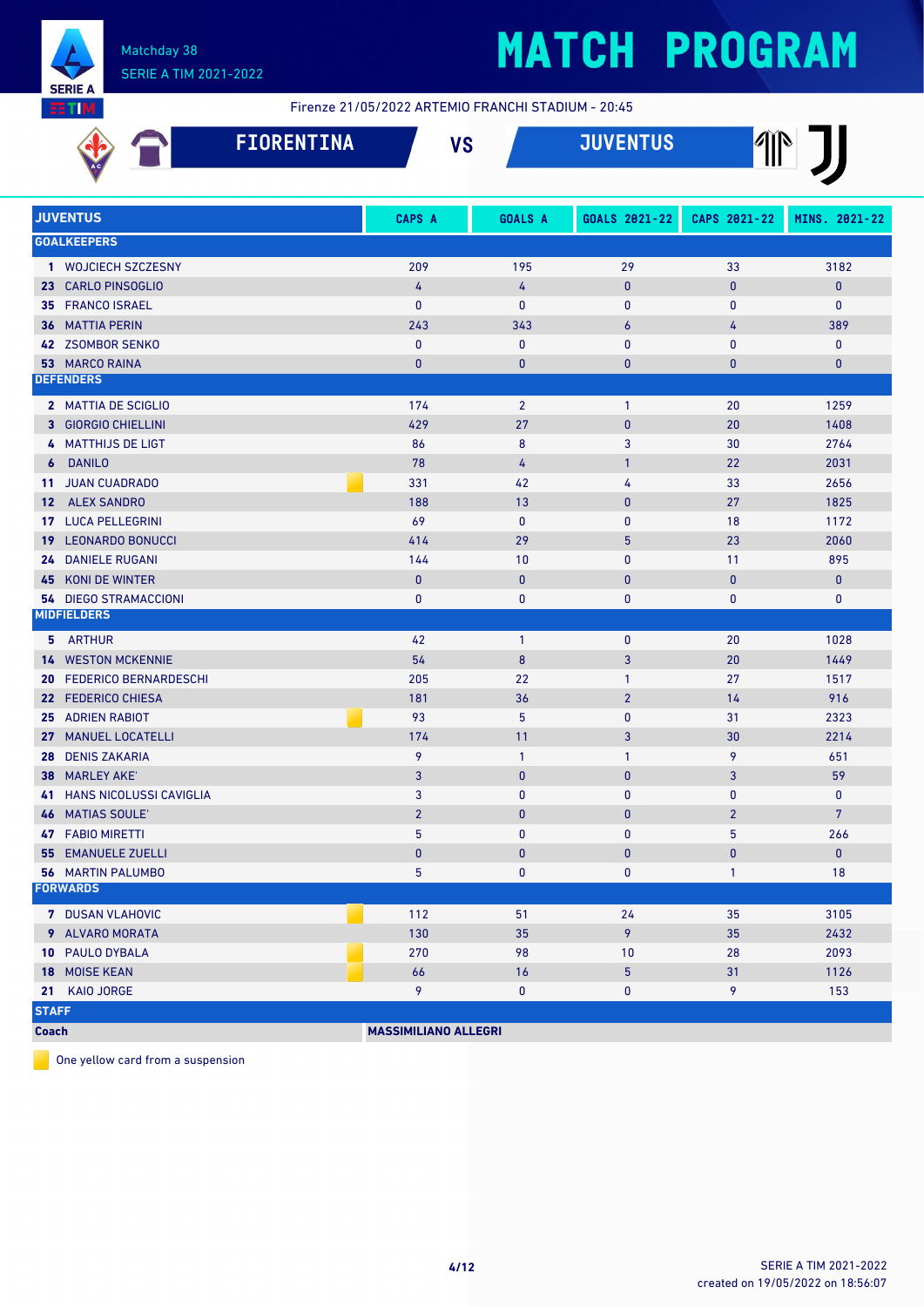

## **MATCH PROGRAM**

Firenze 21/05/2022 ARTEMIO FRANCHI STADIUM - 20:45



## **LAST 5 MATCHES**

| <b>FIORENTINA</b>  |                                                                                           |                      |         |
|--------------------|-------------------------------------------------------------------------------------------|----------------------|---------|
| <b>MATCHDAY 37</b> | <b>SAMPDORIA</b>                                                                          | <b>FIORENTINA</b>    |         |
| 16/05/2022         | 16'(1°T) A. FERRARI, 30'(1°T) F. QUAGLIARELLA, 26'(2°T) M.<br>THORSBY, 39'(2°T) A. SABIRI | 44'(2°T) N. GONZALEZ | $4 - 1$ |
| <b>MATCHDAY 36</b> | <b>FIORENTINA</b>                                                                         | <b>ROMA</b>          | $2 - 0$ |
| 09/05/2022         | 5'(1°T) N. GONZALEZ, 11'(1°T) G. BONAVENTURA                                              |                      |         |
| <b>MATCHDAY 35</b> | <b>MILAN</b>                                                                              | <b>FIORENTINA</b>    | $1-0$   |
| 01/05/2022         | 37'(2°T) R. LEAO                                                                          |                      |         |
| <b>MATCHDAY 34</b> | <b>SALERNITANA</b>                                                                        | <b>FIORENTINA</b>    | $2 - 1$ |
| 24/04/2022         | 9'(1°T) M. DJURIC, 34'(2°T) F. BONAZZOLI                                                  | 19'(2°T) R. SAPONARA |         |
| <b>MATCHDAY 33</b> | <b>FIORENTINA</b>                                                                         | <b>VENEZIA</b>       | $1-0$   |
| 16/04/2022         | 30'(1°T) L. TORREIRA                                                                      |                      |         |
|                    |                                                                                           |                      |         |

#### **JUVENTUS**

| <b>MATCHDAY 37</b> | <b>JUVENTUS</b>                               | <b>LAZIO</b>                                         | $2 - 2$ |
|--------------------|-----------------------------------------------|------------------------------------------------------|---------|
| 16/05/2022         | 10'(1°T) D. VLAHOVIC, 36'(1°T) A. MORATA      | 6'(2°T)[A] ALEX SANDRO, 51'(2°T) S. MILINKOVIC-SAVIC |         |
| <b>MATCHDAY 36</b> | <b>GENOA</b>                                  | <b>JUVENTUS</b>                                      | $2 - 1$ |
| 06/05/2022         | 42'(2°T) A. GUDMUNDSSON, 51'(2°T) D. CRISCITO | $3'(2°T)$ P. DYBALA                                  |         |
| <b>MATCHDAY 35</b> | <b>JUVENTUS</b>                               | <b>VENEZIA</b>                                       | $2 - 1$ |
| 01/05/2022         | 7'(1°T) L. BONUCCI, 31'(2°T) L. BONUCCI       | 26'(2°T) M. ARAMU                                    |         |
| <b>MATCHDAY 34</b> | <b>SASSUOLO</b>                               | <b>JUVENTUS</b>                                      | $1 - 2$ |
| 25/04/2022         | 39'(1°T) G. RASPADORI                         | 45'(1°T) P. DYBALA, 43'(2°T) M. KEAN                 |         |
| <b>MATCHDAY 33</b> | <b>JUVENTUS</b>                               | <b>BOLOGNA</b>                                       | $1 - 1$ |
| 16/04/2022         | 50'(2°T) D. VLAHOVIC                          | 7'(2°T) M. ARNAUTOVIC                                |         |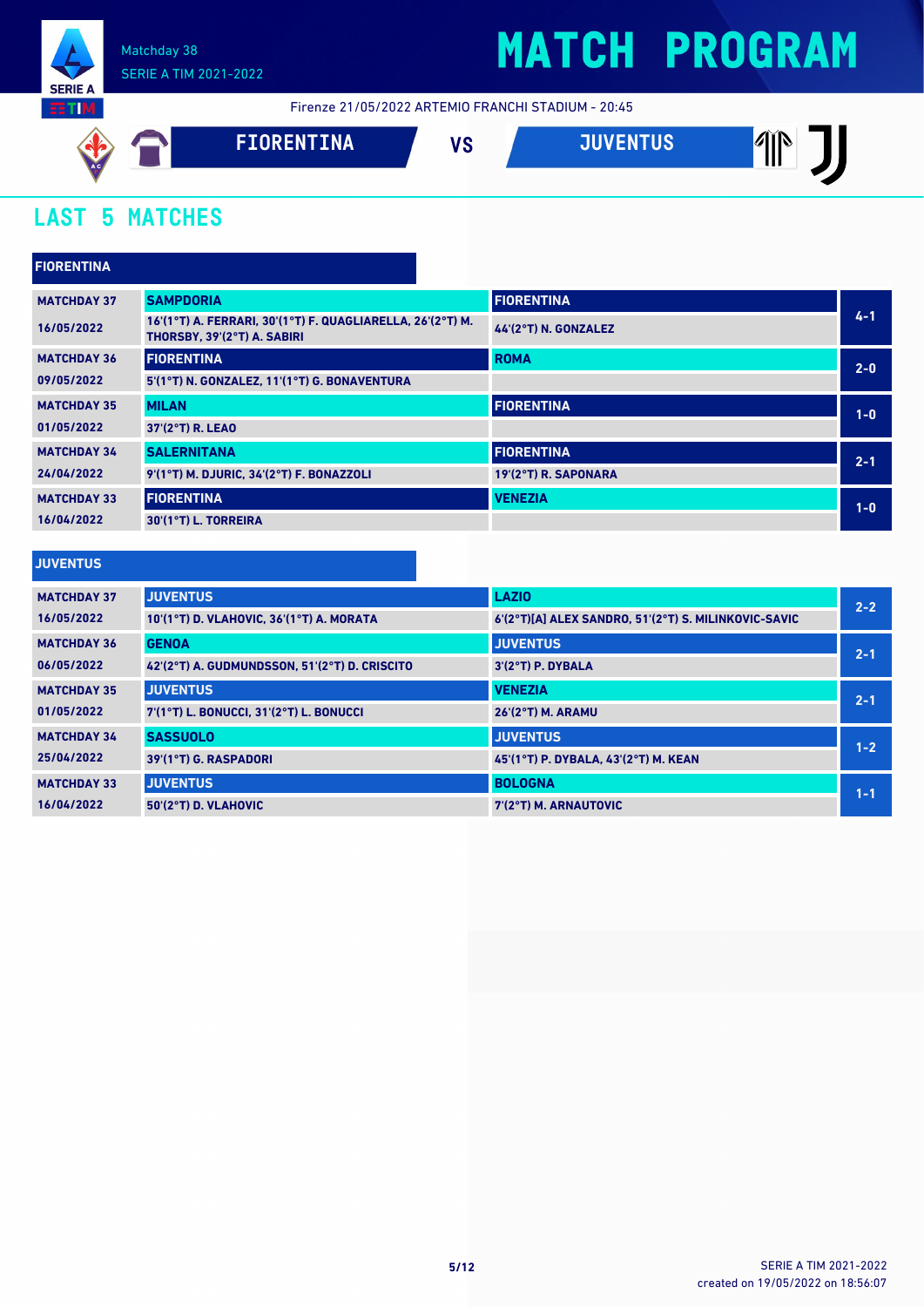

Firenze 21/05/2022 ARTEMIO FRANCHI STADIUM - 20:45

| <b>FIORENTINA</b>                        | <b>JUVENTUS</b><br><b>VS</b> | $\frac{1}{2}$        |
|------------------------------------------|------------------------------|----------------------|
| <b>TEAMS COMPARISON [Average values]</b> | <b>FIORENTINA</b>            | <b>JUVENTUS</b>      |
| <b>Goals For</b>                         | 1.54                         | 1.54                 |
| <b>Goals Conceded</b>                    | 1.38                         | 0.95                 |
| <b>Attempts</b>                          | 13.51                        | 14.11                |
| Attempts on target                       | 4.92                         | 4.65                 |
| <b>Assists</b>                           | 0.81                         | $\blacktriangleleft$ |
| <b>Attacking Plays</b>                   | 33.84                        | 29.57                |
| <b>Passes Completed</b>                  | 427.27                       | 412.57               |
| Passes Completed (%)                     | 85%                          | 85%                  |
| <b>Fouls Committed</b>                   | 12.19                        | 13.35                |
| <b>Dribbling</b>                         | 7.84                         | 9.65                 |
| <b>Team Defense Position</b>             | 53.47m                       | 50.71m               |
| <b>Key Passes</b>                        | 9.3                          | 9.35                 |
| <b>Offsides</b>                          | 1.54                         | 1.92                 |
| <b>Corners</b>                           | 5.11                         | 4.54                 |
| <b>Cross Completed</b>                   | 7.3                          | 5.16                 |
| <b>Defensive Half Ball Possession</b>    | 00'29                        | 00'23                |
| <b>Attacking Half Ball Possession</b>    | 00'19                        | 00'20                |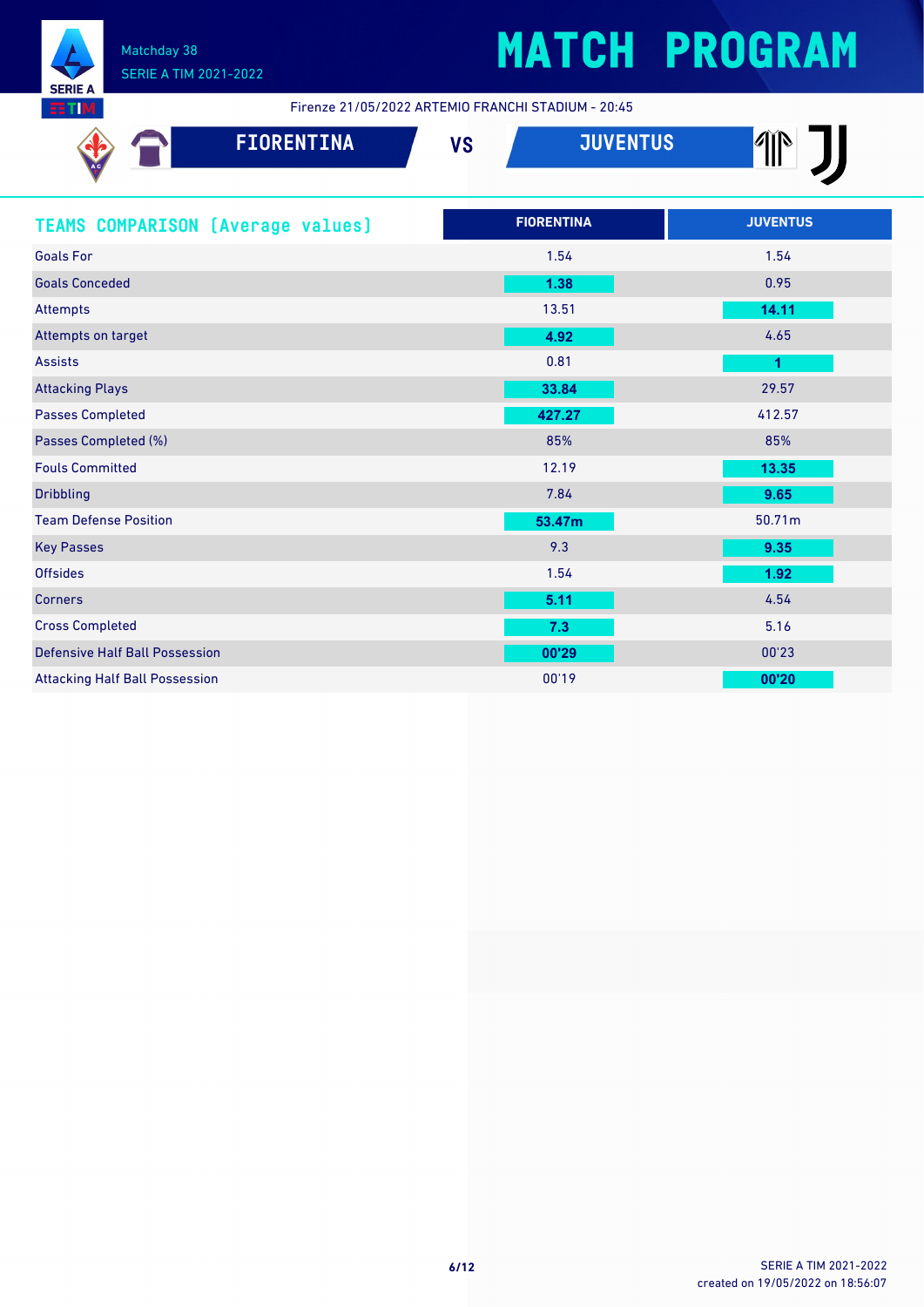

## **MATCH PROGRAM**

Firenze 21/05/2022 ARTEMIO FRANCHI STADIUM - 20:45

**FIORENTINA VS JUVENTUS**

### **ATHLETICS PERFORMANCE**

| <b>FIORENTINA</b>       | Caps (Min.) | <b>Average (Km)</b> | <b>AVG Sprint</b><br>(Km) | <b>JUVENTUS</b>       | Caps (Min.) | Average (Km) | <b>AVG Sprint</b><br>(Km) |
|-------------------------|-------------|---------------------|---------------------------|-----------------------|-------------|--------------|---------------------------|
| 29 A. ODRIOZOLA         | 24 (1815')  | 10.482              | 1.332                     | 47 F. MIRETTI         | 5(266)      | 10.815       | 0.734                     |
| <b>3 C. BIRAGHI</b>     | 36 (3254')  | 10.271              | 0.891                     | 14 W. MCKENNIE        | 20(1449)    | 10.388       | 1.219                     |
| 2 L. MARTINEZ QUARTA    | 20 (1543')  | 10.135              | 0.71                      | 27 M. LOCATELLI       | 30(2214)    | 10.375       | 0.572                     |
| <b>18 L. TORREIRA</b>   | 30 (2312')  | 9.917               | 0.67                      | <b>25 A. RABIOT</b>   | 31 (2323')  | 10.124       | 1.119                     |
| <b>4 N. MILENKOVIC</b>  | 33 (3018')  | 9.649               | 0.573                     | 4 M. DE LIGT          | 30 (2764')  | 9.945        | 0.472                     |
| <b>15 E. PULGAR</b>     | 6(369)      | 9.584               | 0.617                     | <b>6 DANILO</b>       | 22 (2031')  | 9.826        | 0.882                     |
| <b>98 IGOR</b>          | 29 (2321')  | 9.426               | 0.595                     | 11 J. CUADRADO        | 33(2656)    | 9.727        | 0.831                     |
| <b>5</b> G. BONAVENTURA | 30 (2292')  | 9.261               | 0.842                     | 28 D. ZAKARIA         | 9(651)      | 9.584        | 0.854                     |
| 23 L. VENUTI            | 22(1613)    | 9.169               | 0.917                     | 24 D. RUGANI          | 11(895)     | 9.531        | 0.353                     |
| 22 N. GONZALEZ          | 32(2414)    | 8.924               | 1.012                     | 19 L. BONUCCI         | 23 (2060')  | 9.468        | 0.465                     |
| 10 G. CASTROVILLI       | 23 (1471')  | 8.593               | 1.051                     | <b>12 ALEX SANDRO</b> | 27 (1825')  | 9.341        | 0.735                     |
| 34 S. AMRABAT           | 22 (947')   | 8.017               | 0.607                     | 10 P. DYBALA          | 28 (2093')  | 9.253        | 0.67                      |
| 19 K. PIATEK            | 13 (686')   | 7.936               | 0.745                     | <b>7</b> D. VLAHOVIC  | 14 (1130')  | 9.186        | 0.797                     |
| 32 A. DUNCAN            | 32 (1977')  | 7.869               | 0.603                     | 3 G. CHIELLINI        | 20(1408)    | 9.157        | 0.47                      |
| 55 M. NASTASIC          | 5(241)      | 7.833               | 0.483                     | 2 M. DE SCIGLIO       | 20 (1259')  | 8.999        | 0.706                     |
| 9 A. CABRAL             | 13 (799')   | 7.796               | 0.546                     | <b>5 ARTHUR</b>       | 20 (1028')  | 8.816        | 0.598                     |
| 7 J. CALLEJON           | 30 (1400')  | 7.387               | 0.856                     | 9 A. MORATA           | 35 (2432')  | 8.661        | 0.772                     |
| 8 R. SAPONARA           | 28 (1315')  | 7.261               | 0.693                     | 22 F. CHIESA          | 14(916)     | 8.377        | 0.953                     |
| <b>33 R. SOTTIL</b>     | 24 (1317')  | 6.683               | 0.598                     | 17 L. PELLEGRINI      | 18 (1172')  | 7.995        | 0.643                     |
| 14 Y. MALEH             | 28 (1107')  | 6.548               | 0.749                     | 20 F. BERNARDESCHI    | 27 (1517')  | 7.879        | 0.776                     |
| <b>11 J. IKONE'</b>     | 16(668)     | 6.138               | 0.651                     | <b>18 M. KEAN</b>     | 31 (1126')  | 5.715        | 0.558                     |
| 17 A. TERZIC            | 14 (321')   | 5.133               | 0.493                     | 21 KAIO JORGE         | 9(153)      | 5.076        | 0.61                      |
| 91 A. KOKORIN           | 6(71)       | 1.809               | 0.225                     | <b>38 M. AKE</b>      | 3(59)       | 2.949        | 0.361                     |
| 28 F. DI STEFANO        | 1(4)        | 0.641               | 0.106                     | 56 M. PALUMBO         | 1(18)       | 2.426        | 0.3                       |
|                         |             |                     |                           | <b>46 M. SOULE'</b>   | 2(7)        | 0.85         | 0.173                     |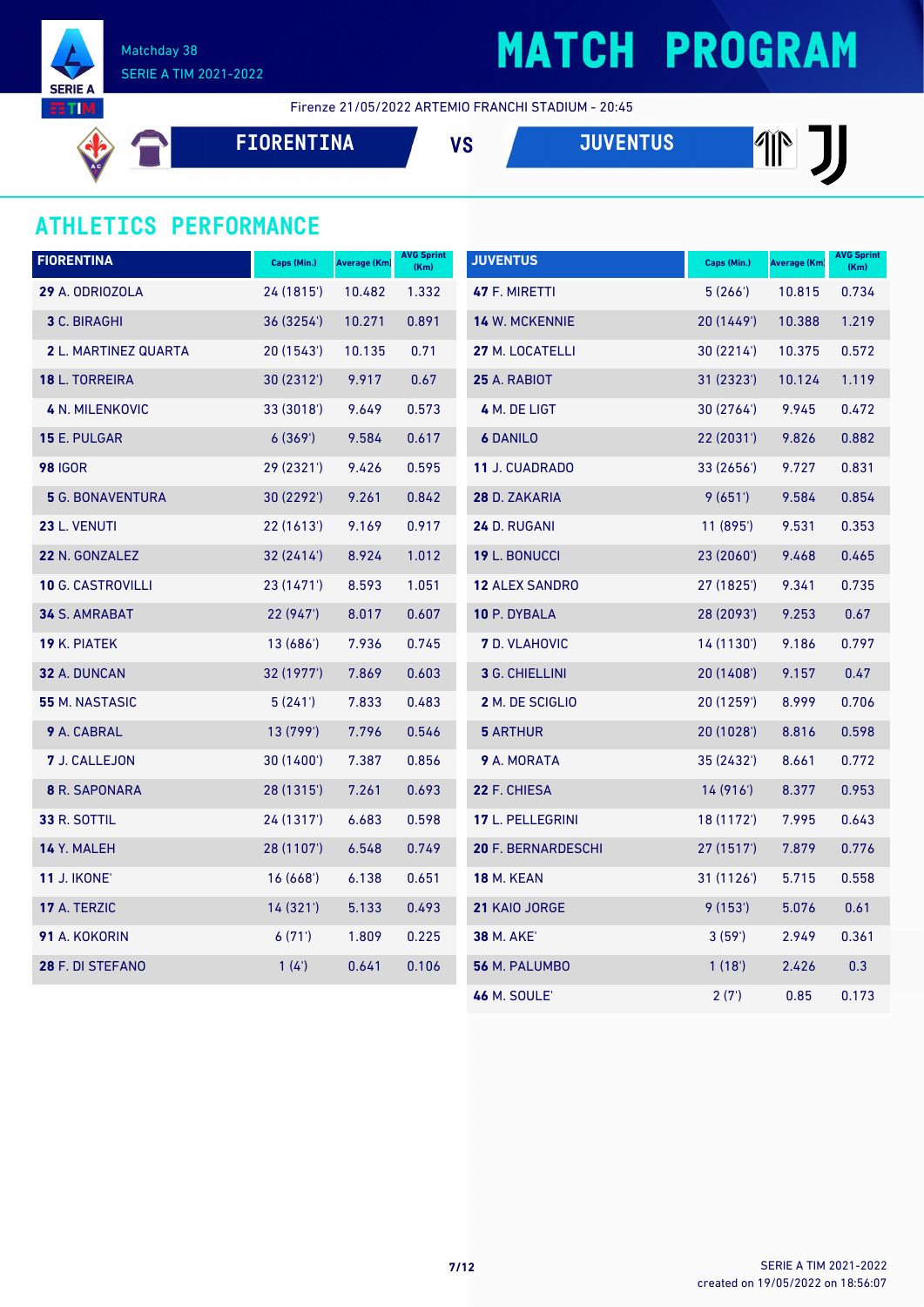Matchday 38 SERIE A TIM 2021-2022

Firenze 21/05/2022 ARTEMIO FRANCHI STADIUM - 20:45

| A C | FIORENTINA | 11 A<br>, c | <b>TURZENTUA</b><br>טע | AYN<br>Ш |
|-----|------------|-------------|------------------------|----------|
|     |            |             |                        |          |

### **MATCHDAY 38**

**SERIE** 

| <b>TORINO</b>     |           | vs ROMA                 | 20/05/2022 20:45 |
|-------------------|-----------|-------------------------|------------------|
| <b>GENOA</b>      | <b>VS</b> | <b>BOLOGNA</b>          | 21/05/2022 17:15 |
| <b>ATALANTA</b>   |           | vs EMPOLI               | 21/05/2022 20:45 |
| <b>FIORENTINA</b> | VS        | <b>JUVENTUS</b>         | 21/05/2022 20:45 |
| LAZIO             |           | <b>vs</b> HELLAS VERONA | 21/05/2022 20:45 |
| <b>SPEZIA</b>     | <b>VS</b> | <b>NAPOLI</b>           | 22/05/2022 12:30 |
| <b>INTER</b>      |           | vs SAMPDORIA            | 22/05/2022 18:00 |
| <b>SASSUOLO</b>   | <b>VS</b> | MILAN                   | 22/05/2022 18:00 |
| SALERNITANA       | VS        | <b>UDINESE</b>          | 22/05/2022 21:00 |
| <b>VENEZIA</b>    | <b>VS</b> | <b>CAGLIARI</b>         | 22/05/2022 21:00 |

### **SERIE A TIM TABLE**

|                      | <b>PTS</b> | P  | W                | D              | L              | GF | GA | <b>GOAL DIFF.</b> |
|----------------------|------------|----|------------------|----------------|----------------|----|----|-------------------|
| <b>MILAN</b>         | 83         | 37 | 25               | 8              | 4              | 66 | 31 | $+35$             |
| <b>INTER</b>         | 81         | 37 | 24               | 9              | 4              | 81 | 32 | $+49$             |
| <b>NAPOLI</b>        | 76         | 37 | 23               | $\overline{7}$ | $\overline{7}$ | 71 | 31 | $+40$             |
| <b>JUVENTUS</b>      | 70         | 37 | 20               | 10             | $\overline{7}$ | 57 | 35 | $+22$             |
| <b>LAZIO</b>         | 63         | 37 | 18               | 9              | 10             | 74 | 55 | $+19$             |
| <b>ROMA</b>          | 60         | 37 | 17               | 9              | 11             | 56 | 43 | $+13$             |
| <b>FIORENTINA</b>    | 59         | 37 | 18               | 5              | 14             | 57 | 51 | $+6$              |
| <b>ATALANTA</b>      | 59         | 37 | 16               | 11             | 10             | 65 | 47 | $+18$             |
| <b>HELLAS VERONA</b> | 52         | 37 | 14               | 10             | 13             | 62 | 56 | $+6$              |
| <b>TORINO</b>        | 50         | 37 | 13               | 11             | 13             | 46 | 38 | $+8$              |
| <b>SASSUOLO</b>      | 50         | 37 | 13               | 11             | 13             | 64 | 63 | $+1$              |
| <b>UDINESE</b>       | 44         | 37 | 10               | 14             | 13             | 57 | 58 | $-1$              |
| <b>BOLOGNA</b>       | 43         | 37 | 11               | 10             | 16             | 43 | 55 | $-12$             |
| <b>EMPOLI</b>        | 38         | 37 | 9                | 11             | 17             | 49 | 70 | $-21$             |
| <b>SAMPDORIA</b>     | 36         | 37 | 10               | 6              | 21             | 46 | 60 | $-14$             |
| <b>SPEZIA</b>        | 36         | 37 | 10               | 6              | 21             | 41 | 68 | $-27$             |
| <b>SALERNITANA</b>   | 31         | 37 | $\overline{7}$   | 10             | 20             | 33 | 74 | $-41$             |
| <b>CAGLIARI</b>      | 29         | 37 | $\boldsymbol{6}$ | 11             | 20             | 34 | 68 | $-34$             |
| <b>GENOA</b>         | 28         | 37 | 4                | 16             | 17             | 27 | 59 | $-32$             |
| <b>VENEZIA</b>       | 26         | 37 | 6                | 8              | 23             | 34 | 69 | $-35$             |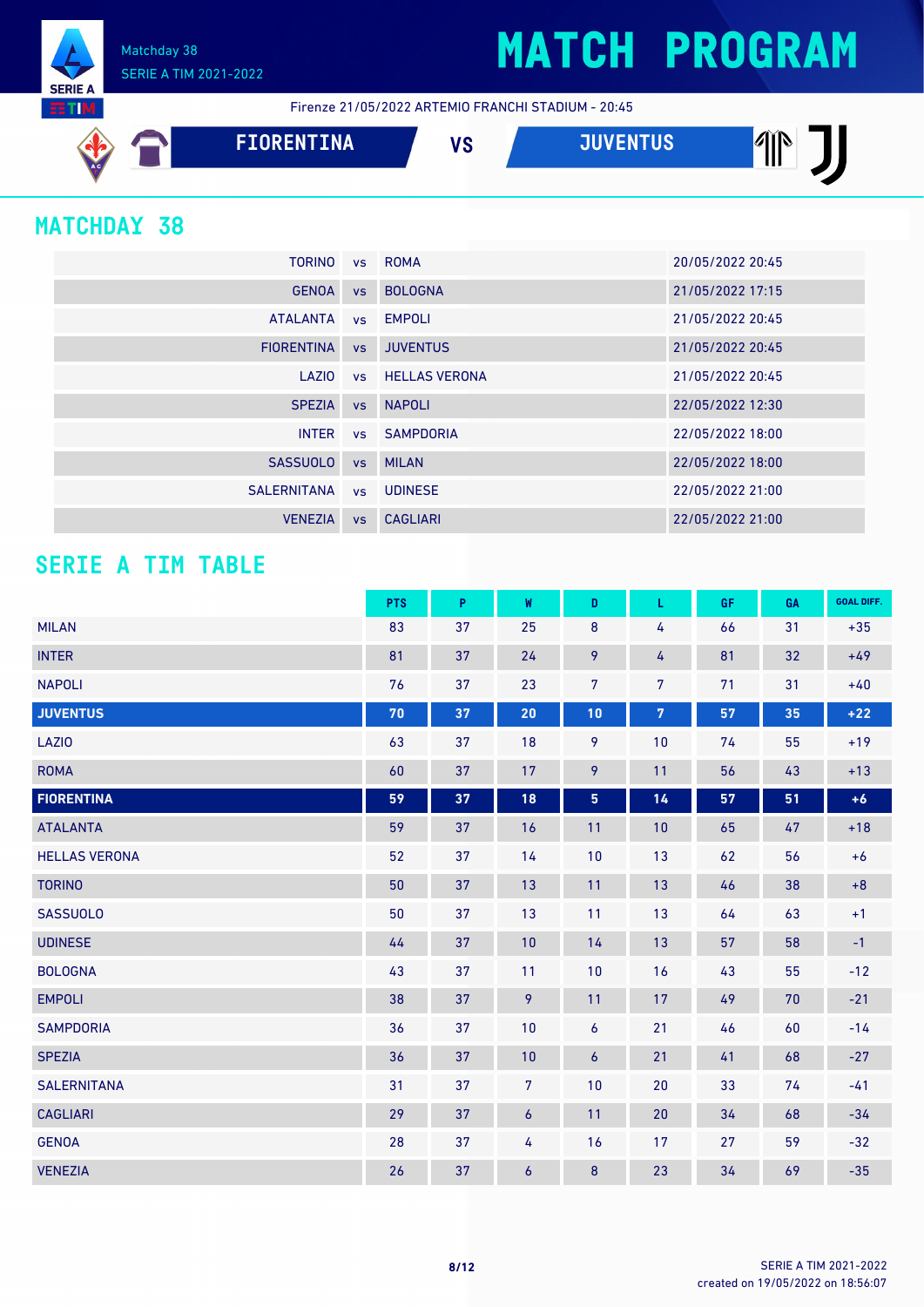

Firenze 21/05/2022 ARTEMIO FRANCHI STADIUM - 20:45

$$
\overline{\textcolor{blue}{\bigtriangledown}}
$$

**FIORENTINA VS JUVENTUS**

**THE J** 

### **PLAYERS RANKING**

|                | <b>TOP SCORERS</b> | <b>Goals(Penalties)</b> |       |
|----------------|--------------------|-------------------------|-------|
| 1              | C. IMMOBILE        | LAZ                     | 27(7) |
| $\overline{2}$ | <b>D. VLAHOVIC</b> | <b>JUV</b>              | 24(5) |
| 3              | L. MARTINEZ        | <b>INT</b>              | 21(3) |
| 4              | <b>G. SCAMACCA</b> | <b>SAS</b>              | 16(1) |
| 4              | <b>G. SIMEONE</b>  | <b>VER</b>              | 16(0) |
| 6              | <b>D. BERARDI</b>  | <b>SAS</b>              | 15(6) |
| 6              | <b>T. ABRAHAM</b>  | <b>ROM</b>              | 15(2) |
| 8              | <b>V. OSIMHEN</b>  | <b>NAP</b>              | 14(0) |
| 8              | M. ARNAUTOVIC      | <b>BOL</b>              | 14(2) |
| 10             | F. DZFKO           | <b>INT</b>              | 13(0) |

### **TEAMS RANKING**

|                | <b>TEAMS RANKING</b>  | <b>Goals - Goals per game</b> |                |
|----------------|-----------------------|-------------------------------|----------------|
| 1              | <b>INTER</b>          | 81                            | 2.19           |
| $\overline{2}$ | <b>LAZIO</b>          | 74                            | $\overline{2}$ |
| 3              | <b>NAPOLI</b>         | 71                            | 1.92           |
| 4              | <b>MILAN</b>          | 66                            | 1.78           |
| 5              | <b>ATALANTA</b>       | 65                            | 1.76           |
| 6              | <b>SASSUOLO</b>       | 64                            | 1.73           |
| 7              | <b>HELLAS VERONA</b>  | 62                            | 1.68           |
| 8              | <b>FIORENTINA</b>     | 57                            | 1.54           |
| 8              | <b>JUVENTUS</b>       | 57                            | 1.54           |
| 8              | <b>UDINESE</b>        | 57                            | 1.54           |
| 11             | <b>ROMA</b>           | 56                            | 1.51           |
| 12             | <b>EMPOLI</b>         | 49                            | 1.32           |
|                | <b>13 SAMPDORIA</b>   | 46                            | 1.24           |
|                | 13 TORINO             | 46                            | 1.24           |
| 15             | <b>BOLOGNA</b>        | 43                            | 1.16           |
| 16             | <b>SPEZIA</b>         | 41                            | 1.11           |
| 17             | <b>CAGLIARI</b>       | 34                            | 0.92           |
|                | 17 VENEZIA            | 34                            | 0.92           |
|                | <b>19 SALERNITANA</b> | 33                            | 0.89           |
| 20             | <b>GENOA</b>          | 27                            | 0.73           |

|                | <b>TEAMS RANKING</b> | Att.-On Target-Off Target-Blocked |     |     |     |
|----------------|----------------------|-----------------------------------|-----|-----|-----|
| 1              | <b>INTER</b>         | 650                               | 242 | 243 | 165 |
| $\overline{2}$ | <b>ROMA</b>          | 587                               | 192 | 220 | 175 |
| 3              | <b>MILAN</b>         | 582                               | 184 | 234 | 164 |
| 4              | <b>NAPOLI</b>        | 569                               | 197 | 217 | 155 |
| 5              | <b>ATALANTA</b>      | 564                               | 166 | 225 | 173 |
| 6              | <b>SASSUOLO</b>      | 561                               | 210 | 196 | 155 |
| $\overline{7}$ | <b>JUVENTUS</b>      | 522                               | 172 | 226 | 124 |
| $\pmb{8}$      | <b>FIORENTINA</b>    | 500                               | 182 | 200 | 118 |
| 9              | <b>EMPOLI</b>        | 490                               | 161 | 187 | 142 |
| 9              | <b>UDINESE</b>       | 490                               | 176 | 186 | 128 |
| 11             | <b>TORINO</b>        | 463                               | 152 | 190 | 121 |
| 12             | <b>HELLAS VERONA</b> | 453                               | 153 | 181 | 119 |
| 13             | LAZI <sub>0</sub>    | 435                               | 188 | 158 | 89  |
| 14             | <b>BOLOGNA</b>       | 428                               | 145 | 175 | 108 |
| 15             | <b>SALERNITANA</b>   | 406                               | 130 | 164 | 112 |
| 16             | <b>CAGLIARI</b>      | 393                               | 117 | 167 | 109 |
| 17             | <b>GENOA</b>         | 386                               | 110 | 173 | 103 |
| 18             | <b>SAMPDORIA</b>     | 383                               | 122 | 156 | 105 |
| 19             | <b>SPEZIA</b>        | 370                               | 131 | 139 | 100 |
| 20             | <b>VENEZIA</b>       | 348                               | 119 | 149 | 80  |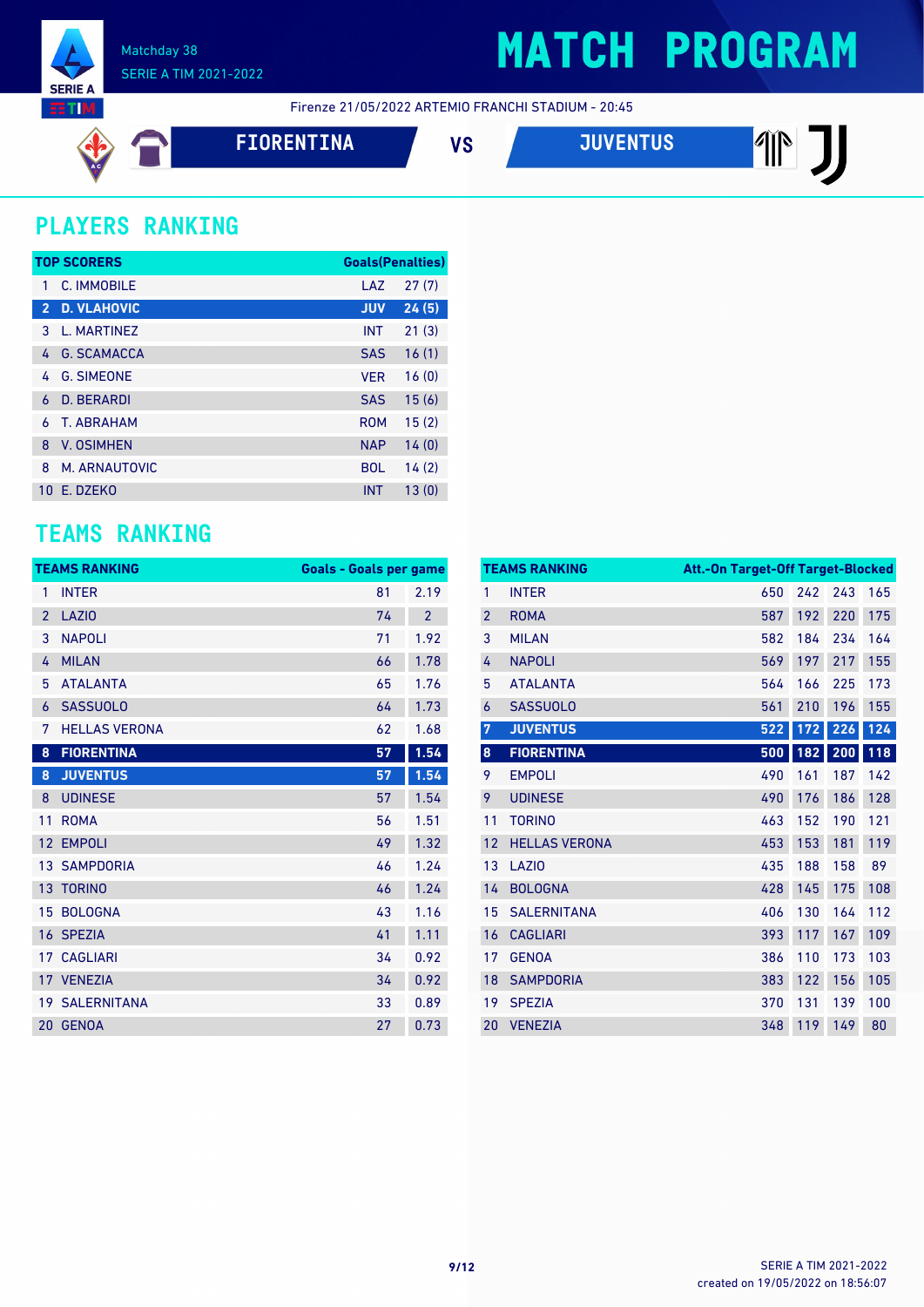

# **MATCH PROGRAM**

Firenze 21/05/2022 ARTEMIO FRANCHI STADIUM - 20:45

| <b>[ORENTIN</b> |  |  |  |
|-----------------|--|--|--|
|                 |  |  |  |



| <b>TEAMS RANKING</b>   |    | <b>Assists - Avg</b> |
|------------------------|----|----------------------|
| 1 INTER                | 55 | 1.49                 |
| 2 LAZIO                | 47 | 1.27                 |
| <b>3 ATALANTA</b>      | 45 | 1.22                 |
| <b>3 NAPOLI</b>        | 45 | 1.22                 |
| <b>5 HELLAS VERONA</b> | 39 | 1.05                 |
| <b>6 JUVENTUS</b>      | 37 | 1.00                 |
| 7 SASSUOLO             | 36 | 0.97                 |
| 8 MILAN                | 35 | 0.95                 |
| 9 BOLOGNA              | 34 | 0.92                 |
| <b>9 UDINESE</b>       | 34 | 0.92                 |
| 11 ROMA                | 31 | 0.84                 |
| <b>12 FIORENTINA</b>   | 30 | 0.81                 |
| <b>13 SAMPDORIA</b>    | 29 | 0.78                 |
| <b>14 TORINO</b>       | 26 | 0.70                 |
| <b>15 EMPOLI</b>       | 25 | 0.68                 |
| <b>15 SPEZIA</b>       | 25 | 0.68                 |
| <b>17 CAGLIARI</b>     | 24 | 0.65                 |
| <b>18 VENEZIA</b>      | 23 | 0.62                 |
| 19 GENOA               | 19 | 0.51                 |
| <b>20 SALERNITANA</b>  | 18 | 0.49                 |

| 1<br><b>INTER</b>                 | 11.54<br>10.7 |
|-----------------------------------|---------------|
|                                   |               |
| <b>ATALANTA</b><br>$\overline{2}$ |               |
| <b>NAPOLI</b><br>3                | 10.59         |
| 3<br><b>ROMA</b>                  | 10.59         |
| 5<br><b>MILAN</b>                 | 10.32         |
| <b>SASSUOLO</b><br>6              | 10.24         |
| 7<br><b>JUVENTUS</b>              | 9.35          |
| <b>FIORENTINA</b><br>8            | 9.3           |
| <b>TORINO</b><br>9                | 8.76          |
| <b>UDINESE</b><br>10              | 8.73          |
| <b>EMPOLI</b><br>11               | 8.41          |
| 12 BOLOGNA                        | 8.22          |
| <b>13 HELLAS VERONA</b>           | 7.73          |
| <b>14 LAZIO</b>                   | 7.57          |
| <b>15 SALERNITANA</b>             | 7.16          |
| <b>16 CAGLIARI</b>                | 7.14          |
| <b>17 SAMPDORIA</b>               | 6.97          |
| 18 GENOA                          | 6.84          |
| 19 SPEZIA                         | 6.54          |
| 20 VENEZIA                        | 5.92          |

Valori medi per partita.

|                | <b>TEAMS RANKING</b>    | <b>Passes completed - % *</b> |    |
|----------------|-------------------------|-------------------------------|----|
| 1              | LAZI <sub>0</sub>       | 498.86                        | 87 |
| $\overline{2}$ | <b>NAPOLI</b>           | 486.97                        | 87 |
| 3              | <b>INTER</b>            | 454.27                        | 86 |
| 4              | <b>FIORENTINA</b>       | 427.27                        | 85 |
| 5              | <b>SASSUOLO</b>         | 427.16                        | 85 |
| 6              | <b>ATALANTA</b>         | 419.27                        | 82 |
| 7              | <b>JUVENTUS</b>         | 412.57                        | 85 |
| 8              | <b>MILAN</b>            | 391.43                        | 83 |
| 9              | <b>ROMA</b>             | 376.59                        | 83 |
| 10             | <b>BOLOGNA</b>          | 358                           | 81 |
| 11             | <b>TORINO</b>           | 340.89                        | 79 |
|                | <b>12 HELLAS VERONA</b> | 320.7                         | 77 |
|                | <b>13 SAMPDORIA</b>     | 312.78                        | 77 |
|                | 14 EMPOLI               | 309.27                        | 79 |
|                | <b>15 UDINESE</b>       | 284.35                        | 79 |
|                | 16 SPEZIA               | 282.89                        | 76 |
|                | 17 VENEZIA              | 280.43                        | 78 |
|                | <b>18 CAGLIARI</b>      | 276.16                        | 75 |
|                | 19 GENOA                | 270.7                         | 74 |
|                | <b>20 SALERNITANA</b>   | 255.41                        | 76 |
|                | *Average Values         |                               |    |

|                | <b>TEAMS RANKING</b>  | Recoveries* |
|----------------|-----------------------|-------------|
| 1              | <b>HELLAS VERONA</b>  | 63.05       |
| $\mathfrak{p}$ | <b>ATALANTA</b>       | 59.59       |
| 3              | <b>GENOA</b>          | 57.76       |
| 4              | <b>MILAN</b>          | 55.68       |
| 5              | <b>TORINO</b>         | 54.46       |
| 6              | <b>SAMPDORIA</b>      | 53.32       |
| 7              | <b>UDINESE</b>        | 52.24       |
| 8              | <b>INTER</b>          | 52.05       |
| 9              | <b>JUVENTUS</b>       | 51.86       |
| 10             | <b>EMPOLI</b>         | 51.46       |
| 11             | <b>CAGLIARI</b>       | 51.16       |
| 12             | <b>ROMA</b>           | 51.11       |
|                | <b>13 NAPOLI</b>      | 50.97       |
|                | 14 SPEZIA             | 50.95       |
|                | 15 BOLOGNA            | 50.73       |
|                | <b>16 LAZIO</b>       | 50.41       |
|                | 17 VENEZIA            | 50.03       |
|                | 18 SASSUOLO           | 49.65       |
|                | <b>19 FIORENTINA</b>  | 48.05       |
|                | <b>20 SALERNITANA</b> | 47.57       |

Valori medi per partita.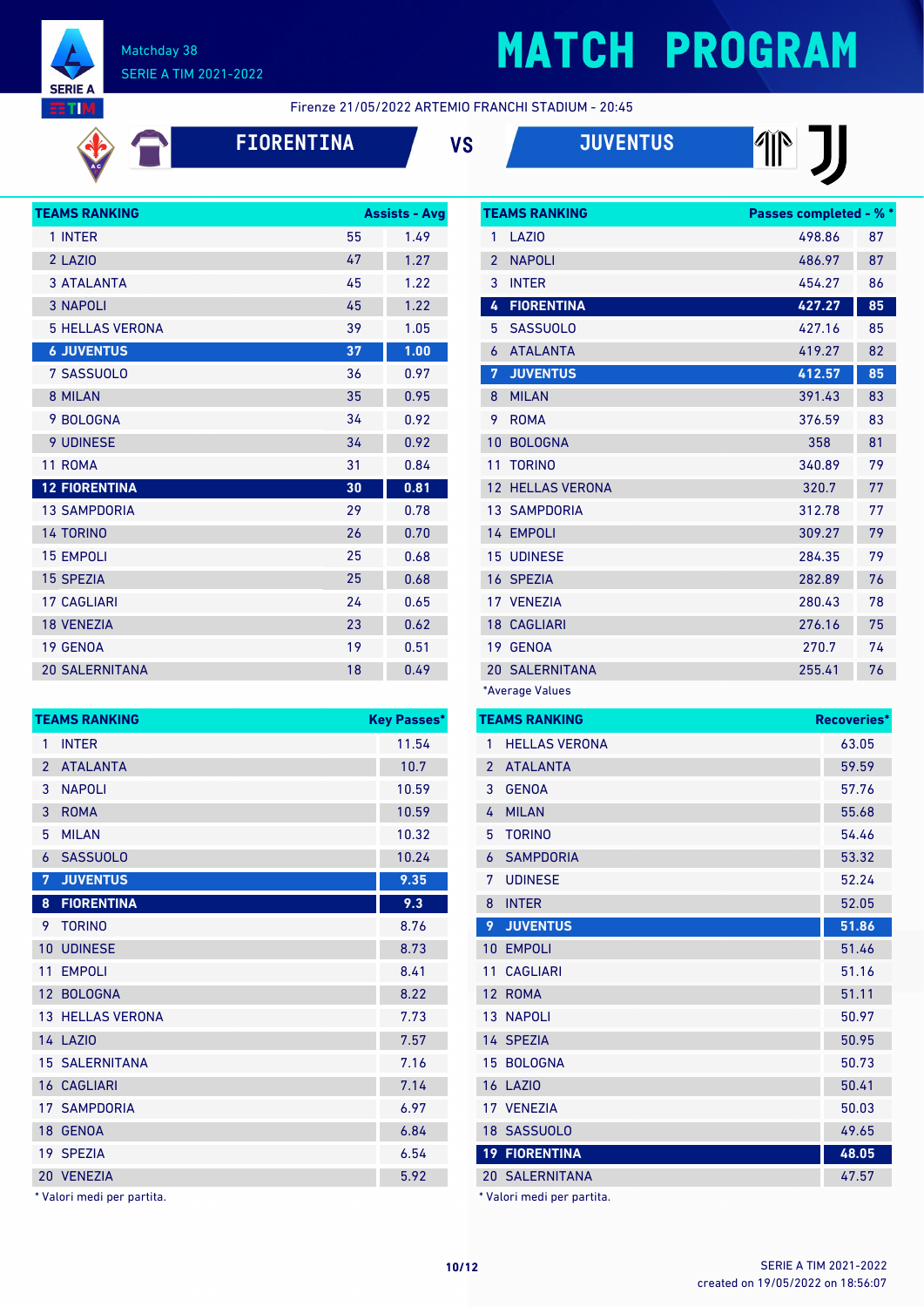

# **MATCH PROGRAM**

Firenze 21/05/2022 ARTEMIO FRANCHI STADIUM - 20:45

| <b>FIORENTIN</b> |
|------------------|
|------------------|

**FIORENTINA VS JUVENTUS**

|                | <b>TEAMS RANKING</b> | <b>Tot. Saves - Average</b> |      |
|----------------|----------------------|-----------------------------|------|
| 1              | <b>VENEZIA</b>       | 154                         | 4.16 |
| $\overline{2}$ | <b>EMPOLI</b>        | 143                         | 3.86 |
| 3              | <b>SPEZIA</b>        | 139                         | 3.76 |
| 4              | <b>SALERNITANA</b>   | 138                         | 3.73 |
| 5              | <b>BOLOGNA</b>       | 128                         | 3.46 |
| 6              | <b>GENOA</b>         | 123                         | 3.32 |
| 7              | <b>SAMPDORIA</b>     | 119                         | 3.22 |
| 8              | <b>CAGLIARI</b>      | 117                         | 3.16 |
| 9              | <b>SASSUOLO</b>      | 108                         | 2.92 |
| 10             | <b>ROMA</b>          | 104                         | 2.81 |
| 11             | <b>NAPOLI</b>        | 102                         | 2.76 |
| 12             | <b>HELLAS VERONA</b> | 99                          | 2.68 |
|                | <b>13 UDINESE</b>    | 95                          | 2.57 |
|                | 14 MILAN             | 93                          | 2.51 |
|                | 15 INTER             | 93                          | 2.51 |
|                | 16 ATALANTA          | 93                          | 2.51 |
| 17             | <b>JUVENTUS</b>      | 88                          | 2.38 |
|                | 18 LAZIO             | 85                          | 2.3  |
| 19             | <b>TORINO</b>        | 81                          | 2.19 |
|                | <b>20 FIORENTINA</b> | 77                          | 2.08 |

|                 | <b>TEAMS RANKING</b>  | AVG (Km) |
|-----------------|-----------------------|----------|
| 1               | LAZIO                 | 112.396  |
| $\overline{2}$  | <b>INTER</b>          | 111.426  |
| 3               | <b>EMPOLI</b>         | 111.238  |
| 4               | <b>ATALANTA</b>       | 110.828  |
| 5               | <b>HELLAS VERONA</b>  | 109.876  |
| 6               | <b>VENEZIA</b>        | 108.83   |
| 7               | <b>GENOA</b>          | 108.724  |
| 8               | <b>JUVENTUS</b>       | 108.051  |
| 9               | <b>ROMA</b>           | 107.961  |
| 10              | <b>CAGLIARI</b>       | 107.388  |
| 11              | <b>SPEZIA</b>         | 106.994  |
|                 | <b>12 SALERNITANA</b> | 106.961  |
|                 | 13 MILAN              | 106.775  |
|                 | 14 TORINO             | 106.462  |
|                 | <b>15 NAPOLI</b>      | 105.929  |
|                 | <b>16 SAMPDORIA</b>   | 105.787  |
| 17              | <b>BOLOGNA</b>        | 105.194  |
|                 | 18 SASSUOLO           | 105.162  |
| 19 <sup>7</sup> | <b>FIORENTINA</b>     | 105.123  |
|                 | <b>20 UDINESE</b>     | 103.611  |

| <b>TEAMS RANKING</b> |                       | <b>Tot. Final Third Passes - Avg.</b> |        |  |
|----------------------|-----------------------|---------------------------------------|--------|--|
| 1                    | <b>ATALANTA</b>       | 4512                                  | 121.95 |  |
| $\overline{2}$       | <b>NAPOLI</b>         | 4137                                  | 111.81 |  |
| 3                    | <b>INTER</b>          | 3899                                  | 105.38 |  |
| 4                    | <b>LAZIO</b>          | 3718                                  | 100.49 |  |
| 5                    | <b>MILAN</b>          | 3421                                  | 92.46  |  |
| 6                    | <b>TORINO</b>         | 3346                                  | 90.43  |  |
| 7                    | <b>FIORENTINA</b>     | 3328                                  | 89.95  |  |
| 8                    | <b>SASSUOLO</b>       | 3255                                  | 87.97  |  |
| 9                    | <b>JUVENTUS</b>       | 3253                                  | 87.92  |  |
| 10                   | <b>HELLAS VERONA</b>  | 3176                                  | 85.84  |  |
| 11                   | <b>ROMA</b>           | 2911                                  | 78.68  |  |
| 12                   | <b>BOLOGNA</b>        | 2901                                  | 78.41  |  |
| 13                   | <b>EMPOLI</b>         | 2850                                  | 77.03  |  |
|                      | <b>14 UDINESE</b>     | 2658                                  | 71.84  |  |
| 15                   | <b>SAMPDORIA</b>      | 2422                                  | 65.46  |  |
|                      | 16 SPEZIA             | 2228                                  | 60.22  |  |
|                      | <b>17 SALERNITANA</b> | 2203                                  | 59.54  |  |
|                      | <b>18 CAGLIARI</b>    | 2172                                  | 58.7   |  |
| 19                   | <b>GENOA</b>          | 2120                                  | 57.3   |  |
| 20                   | <b>VENEZIA</b>        | 1973                                  | 53.32  |  |

| <b>TEAMS RANKING</b> |                      | <b>Tot. Dribbling - Average</b> |       |  |
|----------------------|----------------------|---------------------------------|-------|--|
| 1                    | <b>MILAN</b>         | 443                             | 11.97 |  |
| $\overline{2}$       | <b>SASSUOLO</b>      | 396                             | 10.7  |  |
| 3                    | <b>ATALANTA</b>      | 364                             | 9.84  |  |
| 4                    | <b>JUVENTUS</b>      | 357                             | 9.65  |  |
| 5                    | <b>NAPOLI</b>        | 351                             | 9.49  |  |
| 6                    | <b>UDINESE</b>       | 350                             | 9.46  |  |
| 7                    | LAZIO                | 331                             | 8.95  |  |
| 8                    | <b>ROMA</b>          | 326                             | 8.81  |  |
| 9                    | <b>BOLOGNA</b>       | 320                             | 8.65  |  |
| 10                   | <b>HELLAS VERONA</b> | 310                             | 8.38  |  |
| 11                   | <b>SALERNITANA</b>   | 305                             | 8.24  |  |
| 12                   | <b>GENOA</b>         | 298                             | 8.05  |  |
|                      | 13 VENEZIA           | 295                             | 7.97  |  |
|                      | <b>14 FIORENTINA</b> | 290                             | 7.84  |  |
|                      | <b>15 TORINO</b>     | 287                             | 7.76  |  |
| 16                   | <b>EMPOLI</b>        | 286                             | 7.73  |  |
| 17                   | <b>SPEZIA</b>        | 281                             | 7.59  |  |
| 18                   | <b>INTER</b>         | 250                             | 6.76  |  |
| 19 <sup>°</sup>      | <b>CAGLIARI</b>      | 243                             | 6.57  |  |
|                      | <b>20 SAMPDORIA</b>  | 222                             | 6     |  |